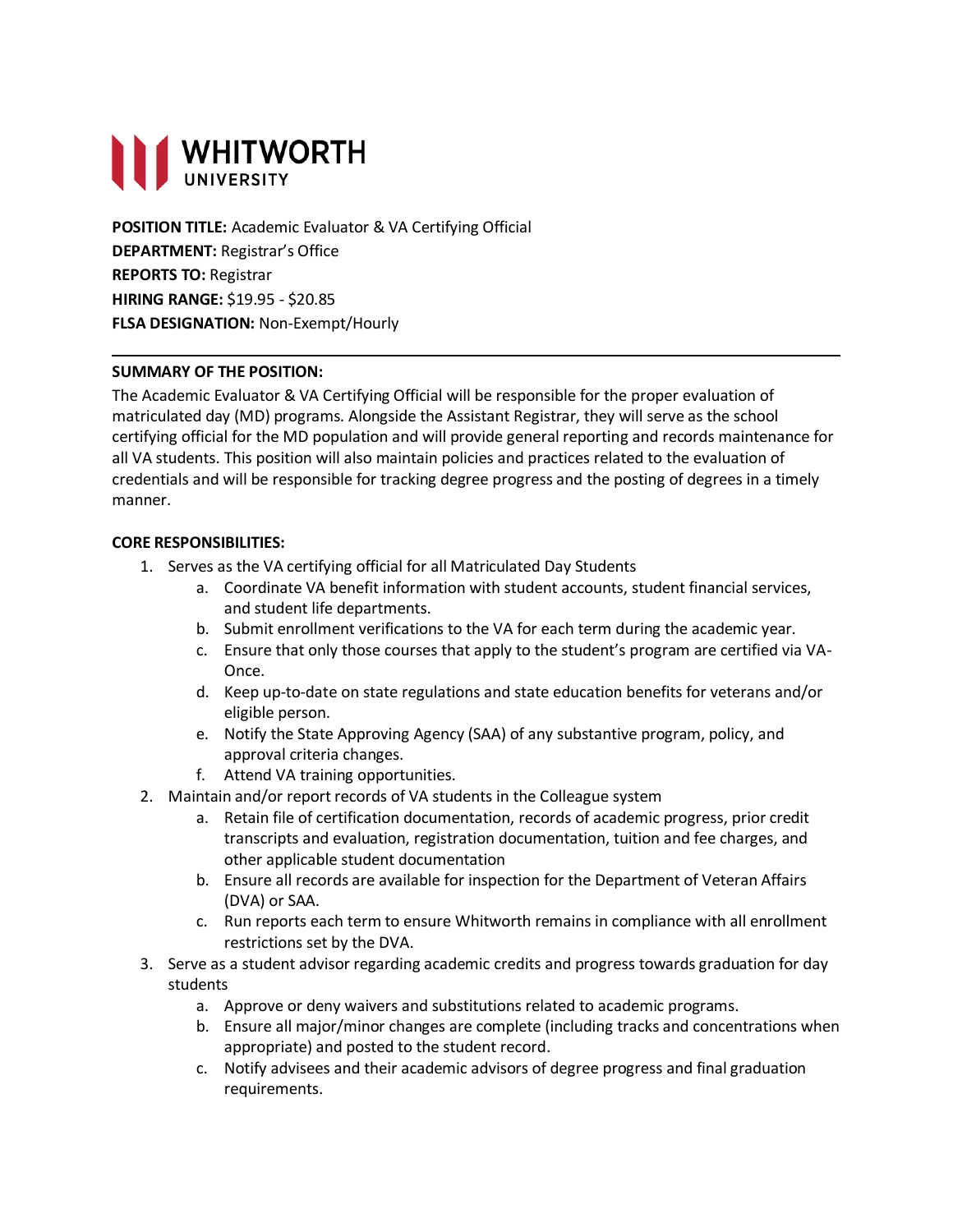- 4. Evaluates academic credits and maintains credit evaluation practices for the Registrar's Office
	- a. Ensure the consistent evaluation of transfer credit for all programs and students.
	- b. Maintain expertise in technology as it relates to academic programs, evaluations, degree audits and the VA certifying process.
	- c. Coordinate evaluation and posting of credits for AP, CLEP, DANTES, and IB programs.
	- d. Serve as the liaison with faculty to determine course equivalency of external courses and Whitworth courses.

#### **KNOWLEDGE SKILLS AND ABILITIES:**

- Demonstrated effective oral and written communication skills, interpersonal and organization skills.
- Experience/proficient in using different software systems as they apply to the workplace (such as Microsoft Suite).
- Exceptional problem-solving skills.
- Ability to work with confidential information.
- Ability to work as part of a team in a fast-paced environment.
- Demonstrated customer service experience.
- Ability to prioritize and manage multiple tasks.
- Willingness to learn and adapt to new technologies and processes.
- The ability to meet the physical requirements of the position, including the ability to sit, bend, stoop, walk, and stand for extended periods of time.
- A personal commitment to the Christian faith and to the integration of faith and learning.
- A commitment to the educational mission of Whitworth University as a Christian liberal arts university affiliated with the Presbyterian church.
- A commitment to diversity, equity and inclusion.

### **REQUIRED QUALIFICATIONS:**

**Education:** Bachelor's degree or an equivalent combination of education and experience. **Experience:** 3 years of work-related work experience.

### **PREFERRED JOB KNOWLEDGE, SKILLS AND ABILITIES:**

- Experience with Colleague and Self-Service Student Planning.
- Knowledge of veteran's education benefit programs and certification forms and procedures.
- Willingness to cross-train with other positions within the office.
- Proactive about updating and/or improving processes as student needs change.

### **ORGANIZATIONAL RESPONSIBILITY OF THE POSITION:**

No direct reports.

### **Licenses or Certifications**:

None required.

**ADDITIONAL REQUIREMENTS:** A background check and sexual misconduct check will be required of the successful candidate. A resume, cover letter, faith statement, and names, addresses, and phone numbers of at least three (3) professional references will also be required.